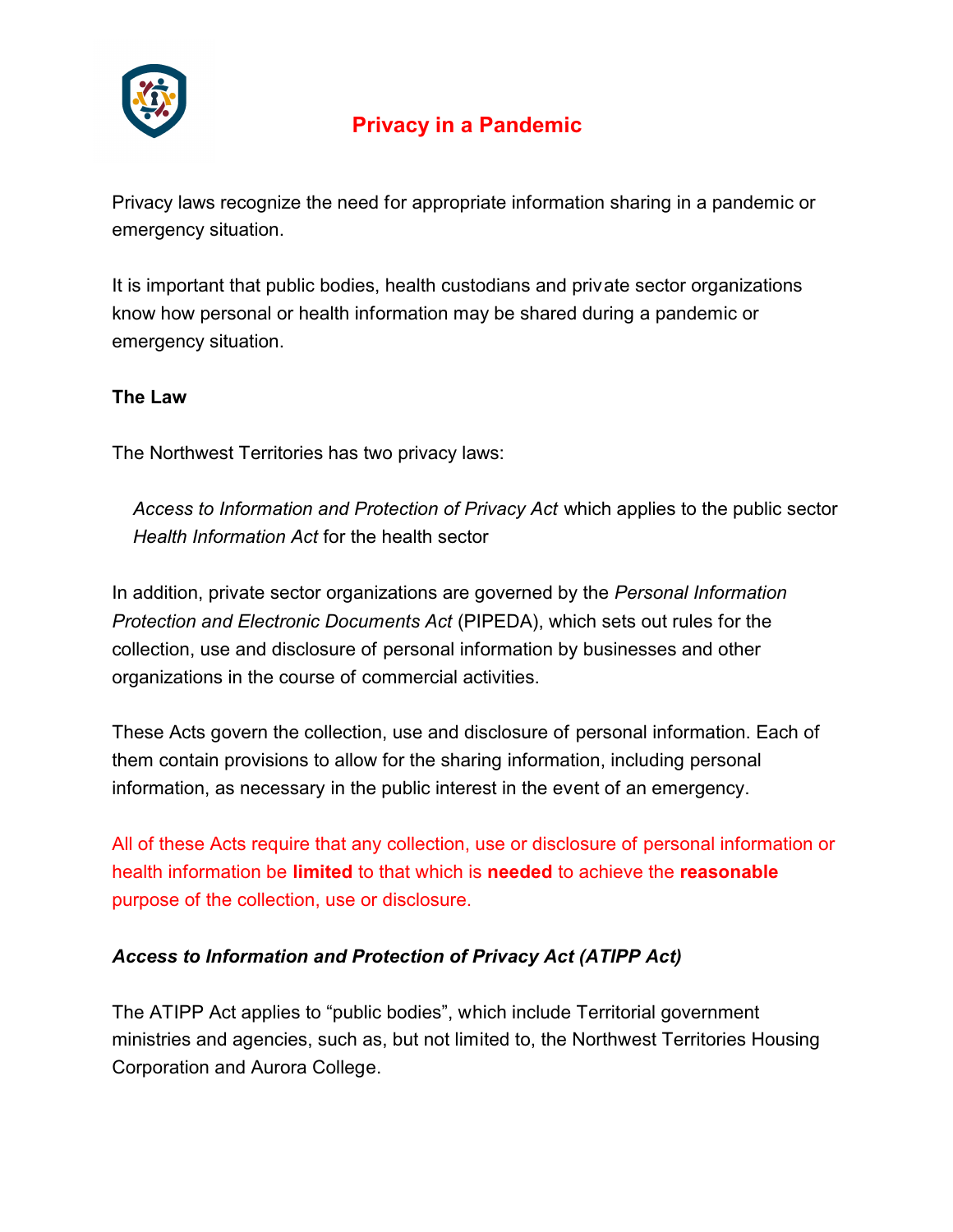Public bodies may disclose personal information under the ATIPP Act in emergency situations with the consent of the individual, or without consent in certain circumstances, including:

- if the disclosure is authorized by an enactment of the Northwest Territories or Canada (section 48(1)(p));
- when necessary to protect the mental of physical health or safety of any individual (section 48(1)(q));
- for any purpose when, in the opinion of the head of the public body, the public interest in disclosure outweighs any invasion of privacy that could result from the disclosure (section 48(1)(s)(I);
- for any purpose in accordance with any Act that authorizes or requires the disclosure (section 48(1)(u).

## *Health Information Act* **(HIA)**

The HIA applies to health information in the custody or control of health information custodians. Custodians include The Department of Health and Social Services, the Northwest Territories Health and Social Services Authority, the Hay River Health and Social Services Authority, the Tlicho Health and Social Services Authority, private sector physicians, and pharmacists. The HIA authorizes custodians to collect and use health information for the purposes of providing health services.

The HIA allows custodians to disclose (Part 4) health information with the consent of the individual, or without consent in specific circumstances, including:

- if the custodian has reasonable grounds to believe that the disclosure is required to prevent or reduce a an imminent threat or a risk of serious harm to the health of the individual or another individual (section 58(1)(a) and (b))
- to a public health authority established under an Act, or under the legislation of Canada, a province or another territory, if the disclosure is required for a public health purpose. (section 66)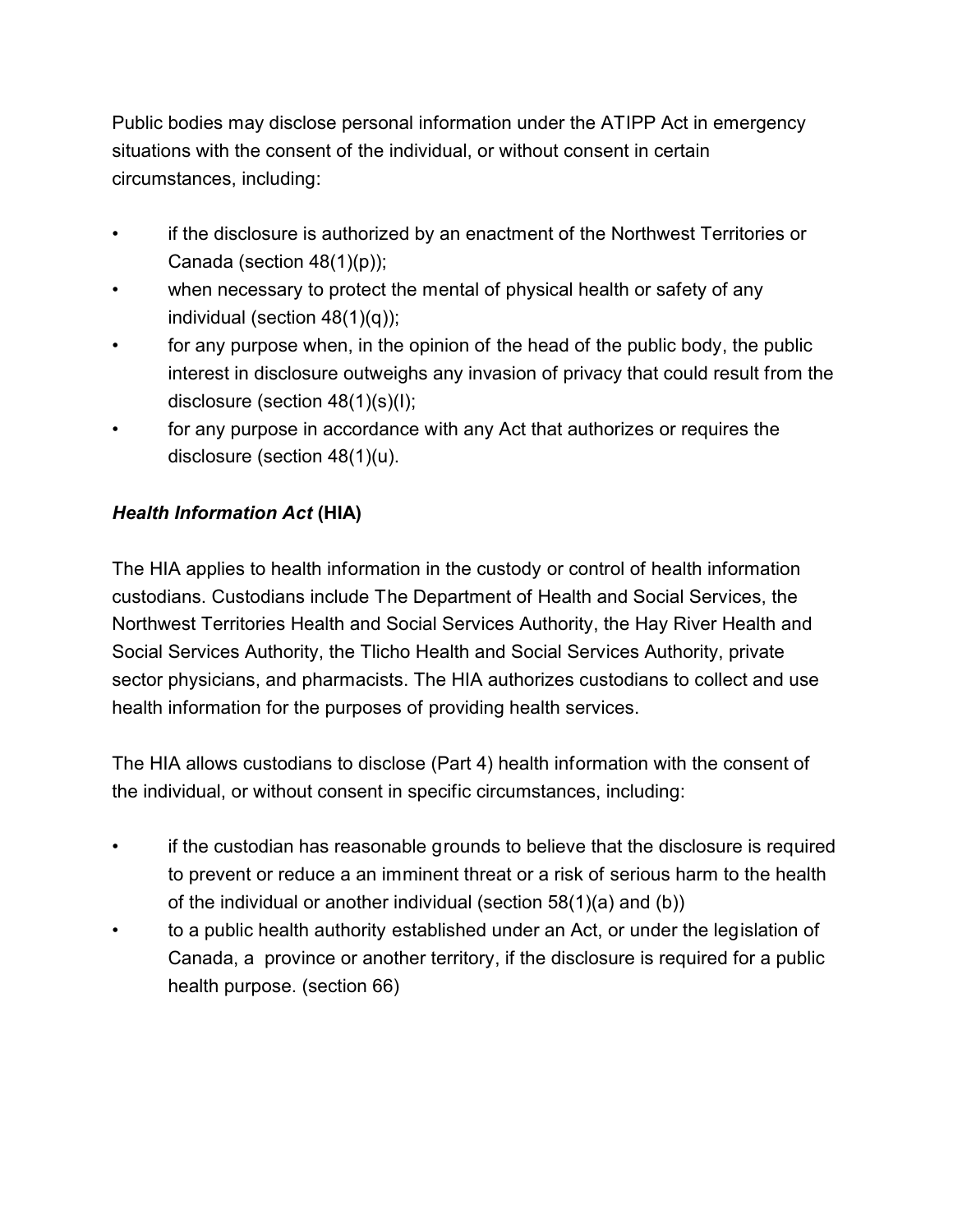### **Public Health Emergency**

Privacy legislation does not impede the work of public health officials in the case of a pandemic or other health emergency.

The Chief Public Health Officer has broad powers to collect, use and disclose personal health information to protect the public health, whether or not a formal health emergency is declared. Section 35(2) of the *Public Health Act* does, however, limit the collection to the quantity and type of personal health information necessary for the purpose for which it is collected and the Chief Public Health Offices must protect the confidentiality of that information by making security arrangements against such risks as unauthorized access, collection, use, disclosure or disposal.

Orders issued under public health legislation could require the collection, use and disclosure of certain personal information relating to employees, patients and customers.

If you need to collect, use or disclose employee personal information in an emergency, you should communicate to your employees, patients and customers the specific legislative authority that is engaged to do so.

#### **Acknowledgments**

We would like to thank the Office of the Information and Privacy Commissioner of Alberta for providing the footprint for this guidance document